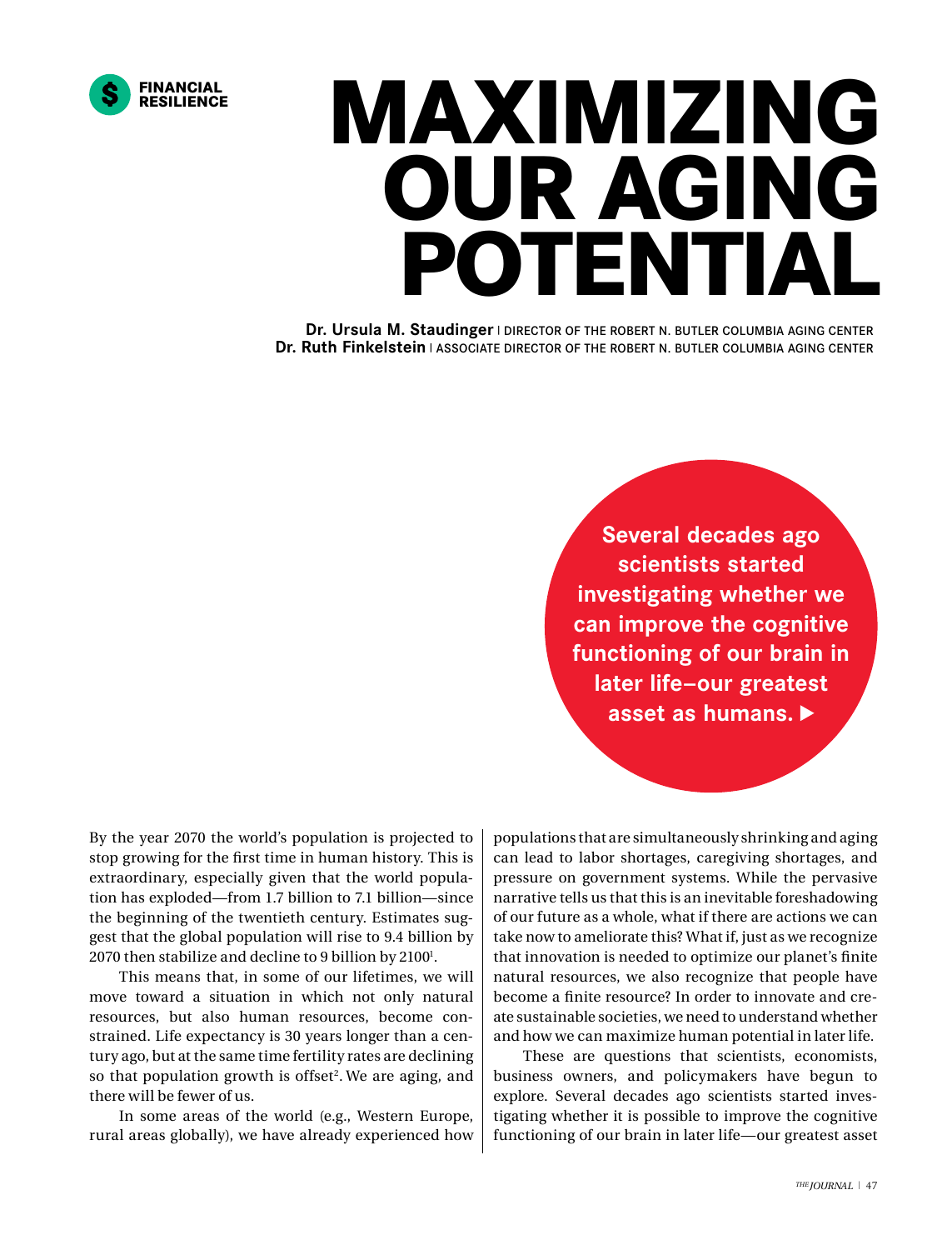as humans. In the 1950s and beyond we learned that we can, in fact, train older people to improve on intelligence tests. Research showed that 80-year-olds can restore up to 20 years of cognitive losses through trainings<sup>3</sup>. The limitation is that research has also shown that this only trains people for the tasks they are training for (in this case intelligence tests). It does not generalize to other tasks the person takes on.

For the past several decades researchers have looked to develop interventions that would compensate for agerelated cognitive declines beyond a specific task. Several have been successfully identified. The one with the most general effects is not what we typically connect to cognitive functioning—physical exercise, more precisely, aerobic exercise. A 12-month-study conducted in Germany demonstrated that people over 60 years old who exercise at a moderate level for 45 minutes three times a week not only improved in their fitness levels, but also showed reactivation effects in their brain. Speed of information processing increased, and areas of the brain that underwent age-related decline before showed signs of reactivation<sup>4</sup>.

Businesses are invested in research that shows how work affects a person's productivity and aging over the life course. Is it possible to think about work environments, work lives, and work biographies that have a built-in cognitive training component? Are there interventions that would encourage and make it possible for people to work more productively for more years, particularly in jobs where labor shortages are anticipated?

Research conducted in the last decade shows that work complexity has a positive effect on cognitive functioning later in life<sup>5</sup>. However, this work did not speak to the question of whether it is also possible to buffer agerelated cognitive decline at lower levels of job complexity.

The Volkswagen Foundation has been funding a study on assembly line workers to attempt to answer this question. The study showed that if you compare matched pairs of workers (on baseline cognition and openness to new experience), one who had many work task changes and the other who had few changes in the last 16 years (none of them implied that they were moving up the hierarchy), the worker who had more task changes also had higher levels of cognitive functioning. Then, when you study their brains, structures linked to attention and learning have been found to be larger than in the matched group of workers<sup>6</sup>.

What this groundbreaking result shows us is that the ways that we function across our work lives influence the ways that we age, therefore also affecting the ways that we continue to be willing and able to be productive at work. This is relevant, right now, to society at large, to all of us as individuals, and to employers. And we should all be paying attention.

Shortages in specific occupations are already becoming more prevalent in Western Europe and in some U.S. industries. In addition to and outside of shortages, older workers are valuable to employers because of some of their patterns and habits of work, such as loyalty, reliability, promptness, and strong interpersonal skills. Older workers often hold a business's valuable networks and institutional knowledge. (Just ask the New York City Metropolitan Transit Authority, that called retired subway employees out of retirement after a hurricane devastated the system.) And when it comes to research and development teams, research has also found that age-heterogeneous teams come up with more successful innovations than age-homogeneous teams<sup>7</sup>.

For those employers who want to ensure that older employees stay available to them, there are specific actions they can take to keep their employees nimble. Large production companies in Germany use team-based work on the assembly line, which avoids exhaustion and overexertion due to repetitive work and also leaves some room for autonomy for the team members to organize their work. Further, a number of big employers in Germany have been offering lifetime work hour accounts, which allow employees to bank time to work more or less as they decide. These accounts make it possible to "bank time" for sabbaticals, which allow for a change of pace by definition, the opportunity for further training spurts or for investing in work-life balance.

In New York City, the Steinway & Sons piano factory similarly moves workers from position to position throughout their tenure with the company, which is most often 30 to 50 years. With a skill shortage and the lengthy apprentice process necessary to master the